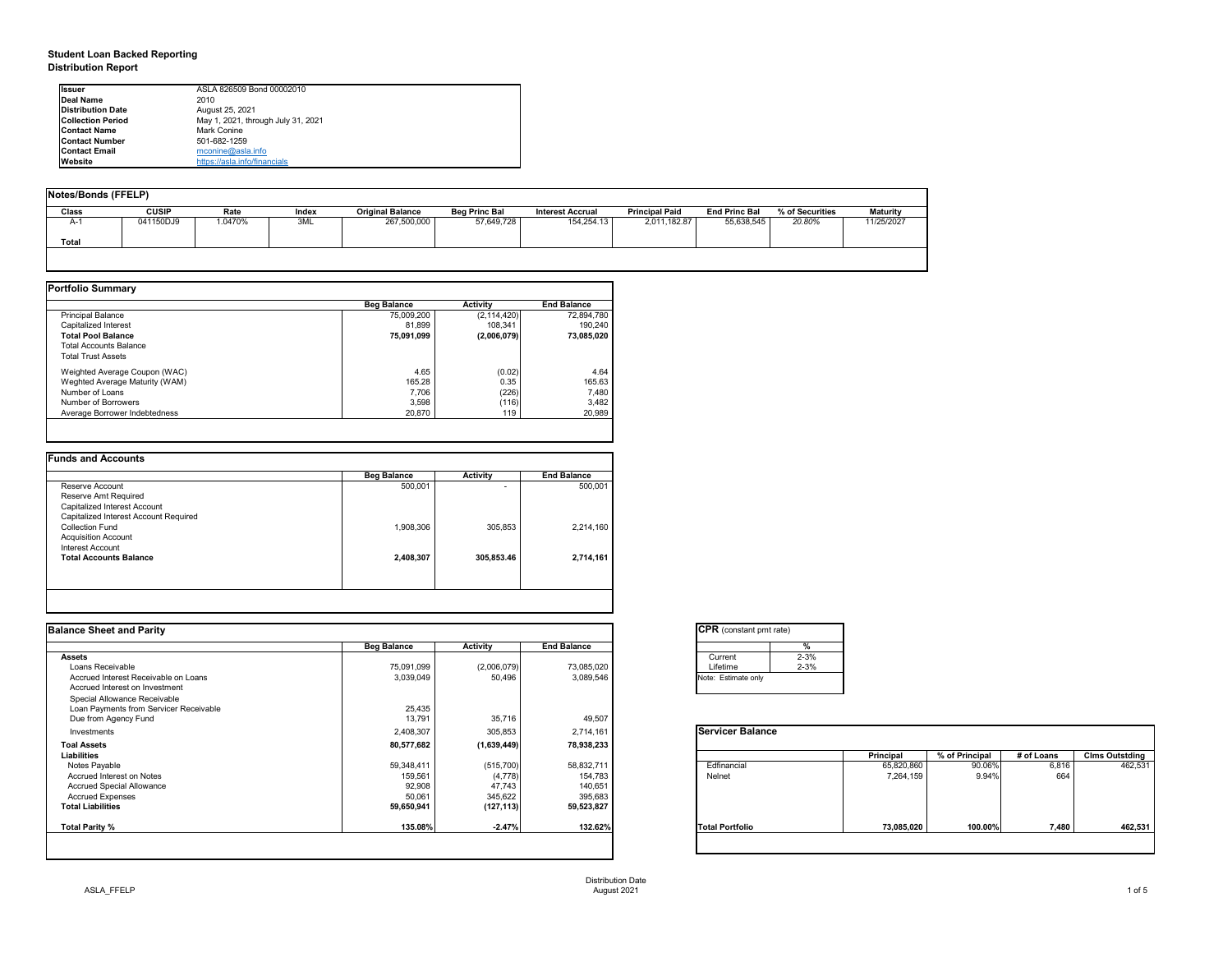### **Student Loan Backed Reporting**

#### **Distribution Report**

**Portfolio by Loan Status**

|                           | # of Loans |        | Principal  |            | % of Principal |         | <b>WAC</b> |        | <b>WARM</b> |        |
|---------------------------|------------|--------|------------|------------|----------------|---------|------------|--------|-------------|--------|
|                           | Beginning  | Endina | Beginning  | Ending     | Beginning      | Ending  | Beginning  | Ending | Beginning   | Ending |
| In School                 |            |        | 4,434      | 4,434      | 0.01%          | 0.01%   | 2.43       | 2.32   | 120.00      | 120.00 |
| Grace                     |            |        |            |            |                |         |            |        |             |        |
| Repayment                 |            |        |            |            |                |         |            |        |             |        |
| Current                   | 5,624      | 5,645  | 56,032,080 | 56,323,031 | 74.62%         | 77.07%  | 4.58       | 4.54   | 166.35      | 165.72 |
| 31-60 Days Delinquent     | 176        | 253    | 1,663,562  | 2,310,387  | 2.22%          | 3.16%   | 4.81       | 4.72   | 136.72      | 151.06 |
| 61-90 Days Delinquent     | 104        | 123    | 668,380    | 1,307,377  | 0.89%          | 1.79%   | 4.69       | 5.09   | 133.44      | 185.70 |
| 91-120 Days Delingent     | 91         | 73     | 622,253    | 574,103    | 0.83%          | 0.79%   | 5.33       | 5.13   | 133.39      | 183.84 |
| 121-180 Days Delinquent   | 167        | 116    | 1,322,726  | 843,861    | 1.76%          | 1.15%   | 4.65       | 4.49   | 139.62      | 115.96 |
| 181-270 Days Delinquent   | 143        | 115    | 1,161,046  | 896,652    | 1.55%          | 1.23%   | 4.80       | 5.01   | 174.39      | 126.54 |
| 271+ Days Delinquent      | 29         | 49     | 236,326    | 531,273    | 0.31%          | 0.73%   | 5.41       | 5.46   | 111.98      | 162.73 |
| <b>Total Repayment</b>    | 6,334      | 6,374  | 61,706,373 | 62,786,685 | 82.18%         | 85.91%  | 4.61       | 4.58   | 164.34      | 164.61 |
| Forbearance               | 954        | 694    | 10,050,646 | 6,770,151  | 13.38%         | 9.26%   | 4.83       | 4.91   | 167.89      | 173.31 |
| Deferment                 | 375        | 343    | 3,079,019  | 2,930,334  | 4.10%          | 4.01%   | 5.01       | 5.19   | 177.88      | 178.38 |
| <b>Claims in Progress</b> | 34         | 65     | 233.717    | 590,344    | 0.31%          | 0.81%   | 5.40       | 5.13   | 133.23      | 116.90 |
| <b>Claims Denied</b>      |            |        | 16,910     | 3.071      | 0.02%          | 0.00%   | 2.43       | 2.32   | 248.00      | 6.00   |
| <b>Total Portfolio</b>    | 7,706      | 7.480  | 75,091,099 | 73,085,020 | 100.00%        | 100.00% | 4.65       | 4.64   | 165.28      | 165.63 |

| <b>Delinguency Status</b>           |                  |            |            |                                    |                  |         |            |        |                  |        |
|-------------------------------------|------------------|------------|------------|------------------------------------|------------------|---------|------------|--------|------------------|--------|
|                                     |                  | # of Loans |            | % of Principal<br><b>Principal</b> |                  |         | <b>WAC</b> |        | <b>WARM</b>      |        |
|                                     | <b>Beginning</b> | Endina     | Beginning  | Endina                             | <b>Beginning</b> | Endina  | Beginning  | Endina | <b>Beginning</b> | Endina |
| Current                             | 5.624            | 5,645      | 56,032,080 | 56,323,031                         | 90.80%           | 89.71%  | 4.58       | 4.54   | 166.35           | 165.72 |
| 31-60 Days Delinquent               | 176              | 253        | 1,663,562  | 2,310,387                          | 2.70%            | 3.68%   | 4.81       | 4.72   | 136.72           | 151.06 |
| 61-90 Days Delinquent               | 104              | 123        | 668,380    | 1,307,377                          | 1.08%            | 2.08%   | 4.69       | 5.09   | 133.44           | 185.70 |
| 91-120 Days Delingent               |                  |            | 622,253    | 574,103                            | 1.01%            | 0.91%   | 5.33       | 5.13   | 133.39           | 183.84 |
| 121-180 Days Delinquent             | 167              | 116        | 1,322,726  | 843,861                            | 2.14%            | 1.34%   | 4.65       | 4.49   | 139.62           | 115.96 |
| 181-270 Days Delinquent             | 143              | 115        | 1,161,046  | 896,652                            | 1.88%            | 1.43%   | 4.80       | 5.01   | 174.39           | 126.54 |
| 271+ Days Delinquent                | 29               |            | 236,326    | 531,273                            | 0.38%            | 0.85%   | 5.41       | 5.46   | 111.98           | 162.73 |
| <b>Total Portfolio in Repayment</b> | 6,334            | 6.374      | 61,706,373 | 62,786,685                         | 100.00%          | 100.00% | 4.61       | 4.58   | 164.34           | 164.61 |
|                                     |                  |            |            |                                    |                  |         |            |        |                  |        |

| Portfolio by Loan Type           |                  |        |                  |            |                  |                |            |        |             |        |
|----------------------------------|------------------|--------|------------------|------------|------------------|----------------|------------|--------|-------------|--------|
|                                  | # of Loans       |        | Principal        |            |                  | % of Principal | <b>WAC</b> |        | <b>WARM</b> |        |
|                                  | <b>Beainning</b> | Endina | <b>Beainning</b> | Endina     | <b>Beainning</b> | Endina         | Beainnina  | Endina | Beginning   | Endina |
| Subsidized Consolidation Loans   | 2.312            | 2,236  | 29,172,883       | 28,474,448 | 38.85%           | 38.96%         | 4.94       | 4.94   | 158.85      | 159.06 |
| Unsubsidized Consolidation Loans | 2,254            | 2,179  | 36,552,207       | 35,441,272 | 48.68%           | 48.49%         | 4.77       | 4.77   | 178.44      | 178.72 |
| Subsidized Stafford Loans        | 1,993            | 1.945  | 5,036,491        | 4,933,489  | 6.71%            | 6.75%          | 3.19       | 3.07   | 128.42      | 129.73 |
| Unsubsidized Stafford Loans      | $1.121$ .        | 1,093  | 4,146,183        | 4,058,456  | 5.52%            | 5.55%          | 3.31       | 3.17   | 142.80      | 144.04 |
| PLUS/GradPLUS Loans              |                  |        | 166,303          | 160,368    | 0.22%            | 0.22%          | 6.76       | 6.75   | 76.50       | 76.79  |
| SLS Loans                        |                  |        | 17,032           | 16,988     | 0.02%            | 0.02%          | 3.27       | 3.19   | 155.98      | 155.98 |
| <b>Total Portfolio</b>           | 7,706            | 7,480  | 75,091,099       | 73,085,020 | 100.00%          | 100.00%        | 4.65       | 4.64   | 165.28      | 165.63 |

| Portfolio by Program Type                  |                  |        |                             |            |           |            |                  |             |                  |        |
|--------------------------------------------|------------------|--------|-----------------------------|------------|-----------|------------|------------------|-------------|------------------|--------|
|                                            | # of Loans       |        | Principal<br>% of Principal |            |           | <b>WAC</b> |                  | <b>WARM</b> |                  |        |
|                                            | <b>Beginning</b> | Ending | <b>Beginning</b>            | Ending     | Beginning | Ending     | <b>Beginning</b> | Endina      | <b>Beginning</b> | Ending |
| Graduate / 4-Year Loans                    | 6,778            | 6,566  | 69,538,503                  | 67,625,927 | 92.55%    | 92.53%     | 4.60             | 4.5S        | 166.13           | 166.12 |
| 2-Year Loans                               | 793              | 785    | 4,328,375                   | 4,253,111  | 5.77%     | 5.82%      | 5.23             | 5.2C        | 150.03           | 150.42 |
| Proprietary / Technical / Vocational Loans |                  | 105    | 641,228                     | 658,166    | 0.90%     | 0.90%      | 5.48             | 5.46        | 190.00           | 190.65 |
| Unknown (Consolidation) Loans              |                  | 24     | 582.993                     | 547.817    | 0.79%     | 0.75%      | 5.26             | 5.36        | 188.32           | 192.79 |
| Other Loans                                |                  |        |                             |            |           |            |                  |             |                  |        |
| <b>Total Portfolio</b>                     | 7,706            | 7,480  | 75,091,099                  | 73,085,020 | 100.00%   | 100.00%    | 4.65             | 4.64        | 165.59           | 165.63 |
|                                            |                  |        |                             |            |           |            |                  |             |                  |        |

| <b>Portfolio Indices</b> |            |        |                  |            |                  |         |  |
|--------------------------|------------|--------|------------------|------------|------------------|---------|--|
|                          | # of Loans |        | <b>Principal</b> |            | % of Principal   |         |  |
|                          | Beginning  | Endina | <b>Beginning</b> | Endina     | <b>Beainning</b> | Endina  |  |
| <b>Fixed Loans</b>       | 5,037      | 4,856  | 67.453.150       | 65.500.627 | 89.83%           | 89.62%  |  |
| Variable Loans           | 2,669      | 2,624  | 7,637,949        | 7,584,392  | 10.17%           | 10.38%  |  |
| T-Bill Loans             | 2,667      | 2,622  | 7,620,917        | 7,568,858  | 10.15%           | 10.36%  |  |
| CMT Loans                |            |        | 15.551           | 15.535     | 0.02%            | 0.02%   |  |
| <b>Total Portfolio</b>   | 7,706      | 7,480  | 75,091,099       | 73,085,020 | 100.00%          | 100.00% |  |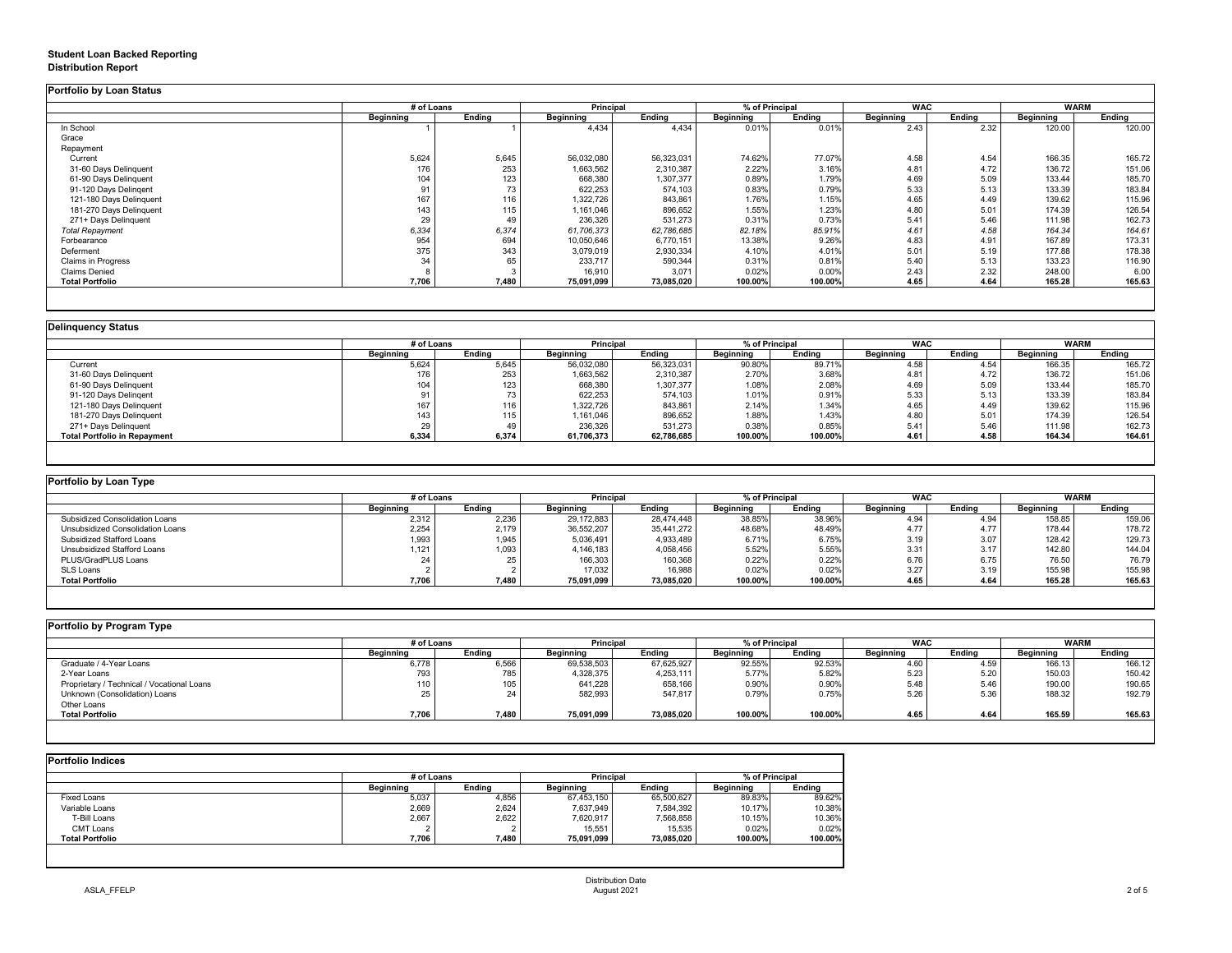| <b>IDistribution Date</b> | August 25, 2021                    |
|---------------------------|------------------------------------|
| <b>Collection Period</b>  | May 1, 2021, through July 31, 2021 |
|                           |                                    |

### **Collection Activity**

| 1,908,306<br>2,738,884 |
|------------------------|
|                        |
|                        |
|                        |
|                        |
|                        |
| 68                     |
|                        |
|                        |
|                        |
|                        |
| (185, 602)             |
|                        |
| (2,007,078)            |
| (240, 418)             |
|                        |
| 2,214,160              |
|                        |

| Fees Due for Current Period                                       | as of 7/31/2021 |
|-------------------------------------------------------------------|-----------------|
|                                                                   |                 |
| Indenture Trustee Fees                                            |                 |
| <b>Servicing Fees</b>                                             | 42,633          |
| <b>Administration Fees</b>                                        | 6,090           |
| Late Fees                                                         |                 |
| <b>Other Fees</b>                                                 |                 |
| <b>Total Fees</b>                                                 | 48,723          |
|                                                                   |                 |
|                                                                   |                 |
| <b>Cumulative Default Rate</b>                                    | as of 7/31/2021 |
| <b>Current Period's Defaults</b>                                  |                 |
| <b>Cumulative Defaults</b>                                        | 674,506.17      |
|                                                                   | 61,286,929.84   |
| Loans for which claims have been filed as of applicable month end | 1,549,207.02    |
| <b>Cumulative Default Rate</b>                                    | 24.90%          |
| Cumulative Recoveries (including reimbursements and collections)  |                 |
| Payments from Guarantor                                           | 60,058,160.95   |
| <b>Borrower Recoveries</b>                                        | n/a             |
| <b>Recovery Rate</b>                                              | 98.00%          |
| <b>Cumulative Net Loss</b>                                        | 1,228,768.89    |
| <b>Cumulative Net Loss</b>                                        | 0.50%           |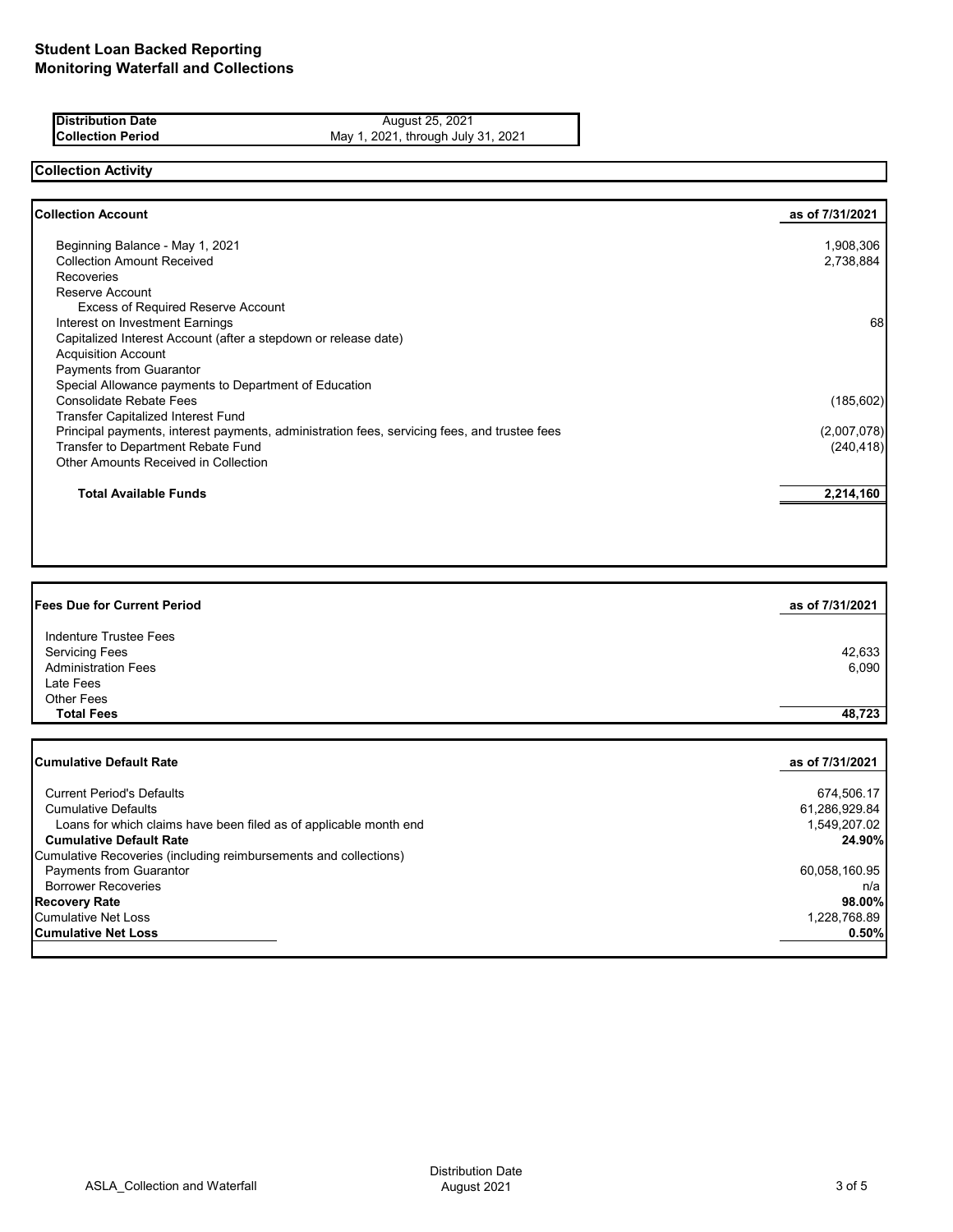# **Waterfall Activity**

| <b>Waterfall for Distribution</b>                                                                | <b>Amount Due</b> | <b>Amount Remaining</b> |
|--------------------------------------------------------------------------------------------------|-------------------|-------------------------|
| <b>Total Available Funds</b>                                                                     |                   | 2,214,160               |
| <b>First:</b> Payment required under any Joint Sharing Agreement                                 |                   |                         |
| <b>Second: Trustee Fees</b>                                                                      |                   |                         |
| <b>Third:</b> Servicing Fees and Backup Servicing Fees                                           | 42,633            | 2,171,527               |
| <b>Fourth: Administration Fees</b>                                                               | 6,090             | 2,165,437               |
| <b>Fifth: Noteholder Interest</b>                                                                | 154,254.13        | 2,011,183               |
| <b>Sixth:</b> Reinstate the balance of the Reserve Fund up to the Specified Reserve Fund Balance |                   |                         |
| Seventh: Noteholder Principal, until paid in full                                                | 2,011,182.87      | 0                       |
|                                                                                                  |                   |                         |

| <b>Principal and Interest Distributions</b>    | Class A-1    |
|------------------------------------------------|--------------|
|                                                |              |
| Quarterly Interest Due                         | 154,254.13   |
| <b>Quarterly Interest Paid</b>                 | 154,254.13   |
| Interest Shortfall                             |              |
| Interest Carryover Due                         |              |
|                                                |              |
| Interest Carryover Paid                        |              |
| <b>Interest Carryover</b>                      | 0            |
| <b>Quarterly Principal Distribution Amount</b> | 2,011,182.87 |
| <b>Quarterly Principal Paid</b>                | 2,011,182.87 |
| Shortfall                                      |              |
| <b>Total Distribution Amount</b>               | 2,165,437.00 |
|                                                |              |